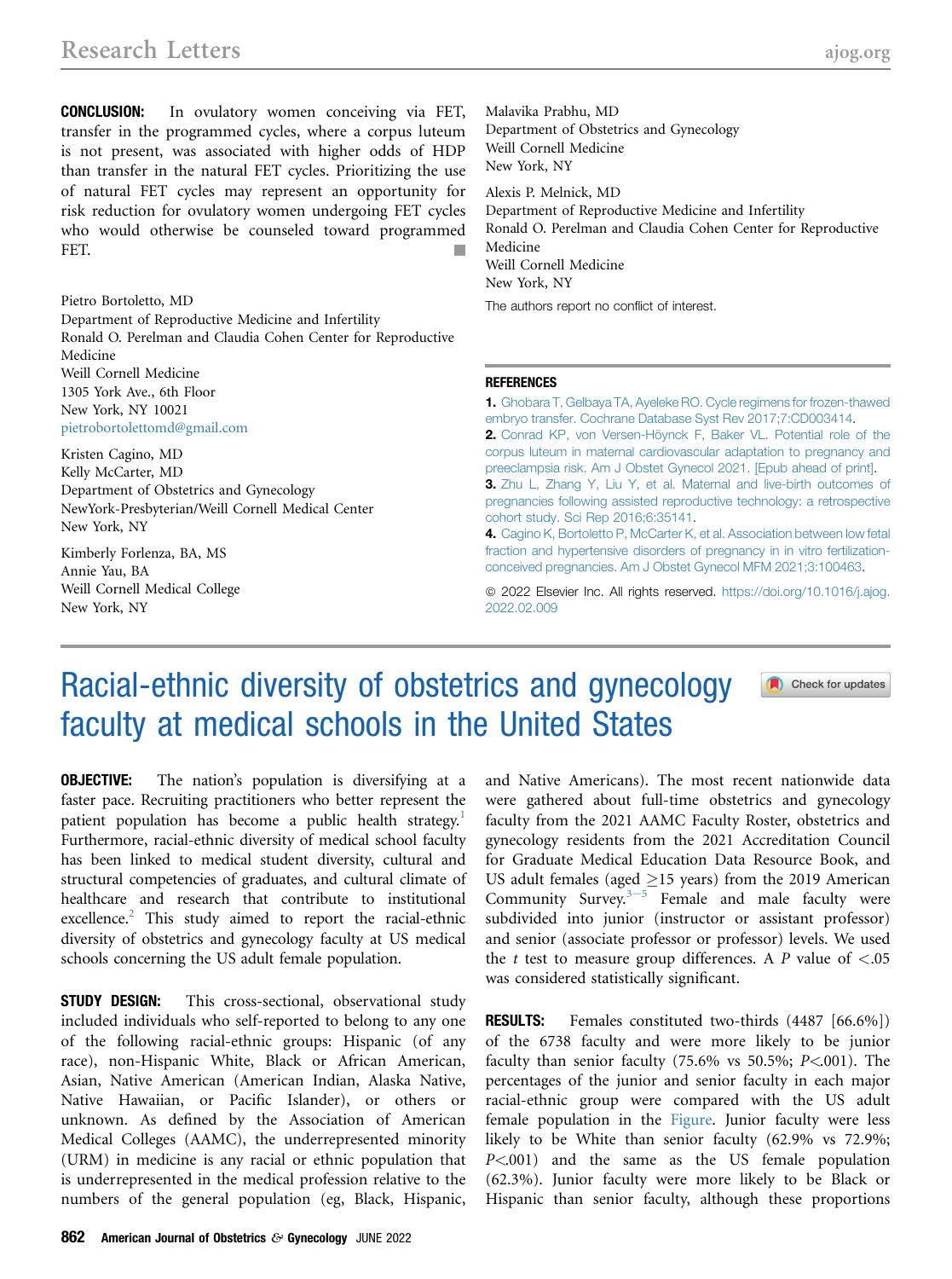<span id="page-1-0"></span>**FIGURE** 



Racial-ethnic diversity between the US population and ob-gyn faculty

were lower than the adult female population (Black: 8.5% vs 12.4%; P<.001; Hispanic: 7.4% vs 16.7%; P<.001). Native Americans constituted <1% of all population groups. Asian faculty were more common than US adult female faculty  $(12.9\% \text{ vs } 5.8\%; P<001)$ . The distribution of racial-ethnic groups was not different between faculty and residents who were Asian (12.9% vs 11.9%), Black (8.5% vs 8.3%), Hispanic (7.3% vs 7.2%), or Native American (0.4% vs 0.5%). Those who reported as "others or unknown" were less common among faculty than residents (4.1% vs 15.9%;  $P<.001$ ).

CONCLUSION: Previously, we reported on how the expansion of faculty in the field of obstetrics and gynecology throughout 40 years (from 1973 to 2012) led to greater diversity (more females and underrepresented minorities) than other core clinical departments.<sup>[6](#page-2-3)</sup> Our research letter has provided continuing information about faculty diversity by examining racial-ethnic differences between junior and senior faculty concerning the general female population. We found that the percentages of female faculty and all non-White groups increased since our previous report. This change was likely because of the greater racial-ethnic diversity of the expanding number of faculty, especially

junior faculty who were predominantly female. We wish to explore the hypothesis that continued change in the racialethnic diversity of faculty will only occur once more URM students, especially the growing number of Hispanics, are admitted into medical schools and recruited for residency positions.

William F. Rayburn, MD, MBA Departments of Obstetrics and Gynecology The University of New Mexico Albuquerque, NM Departments of Obstetrics and Gynecology The Medical University of South Carolina 1721 Atlantic Ave., Sullivan's Island Charleston, SC 29482 [wrayburnmd@gmail.com](mailto:wrayburnmd@gmail.com)

Imam M. Xierali, PhD William A. McDade, MD, PhD Office of Diversity, Equity, and Inclusion Accreditation Council for Graduate Medical Education Chicago, IL

The authors report no conflict of interest.

The authors received permission from the Association of American Medical Colleges to use Faculty Roster System data.